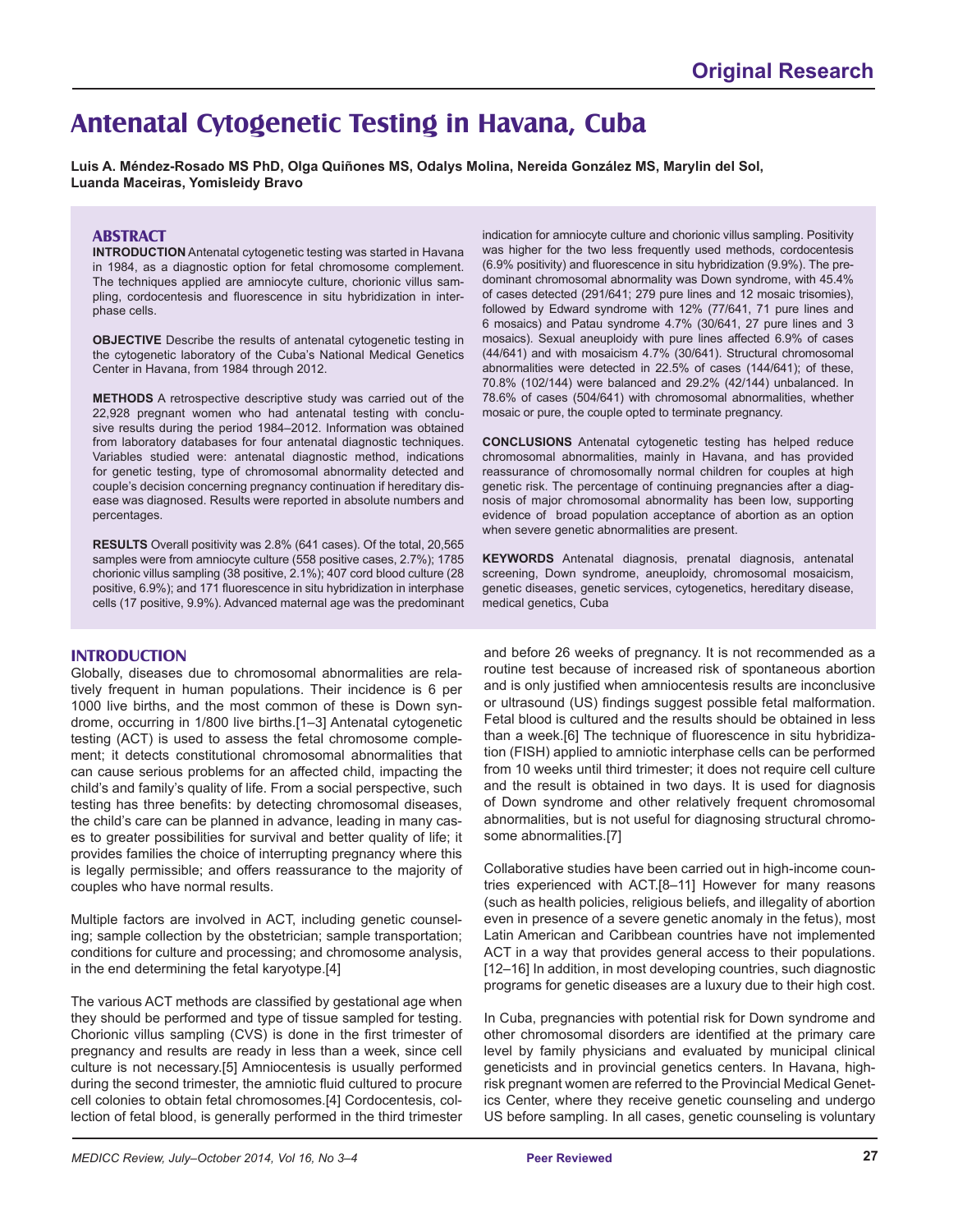and informed consent is required from couples before carrying out any invasive procedure. ACT is free, as are all medical genetics services for pregnant women at all levels of the health system, through tertiary care.[17] Figure 1 provides a summary of the case management algorithm followed with pregnant women in Cuba and how they are enlisted into the genetics program.

**Figure 1: Algorithm for care of pregnant women with genetic risk**



CNGM: National Medical Genetics Center CPGM: Provincial Medical Genetics Center US: ultrasound

These services are made possible under the National Program for Diagnosis, Management and Prevention of Birth Defects and Hereditary Diseases, begun in Cuba in Havana City Province in the early 1980s. Specifically, the cytogenetic laboratory of the National Medical Genetics Center (CNGM, the Spanish acronym) was established in 1984, at first serving patients in Havana, and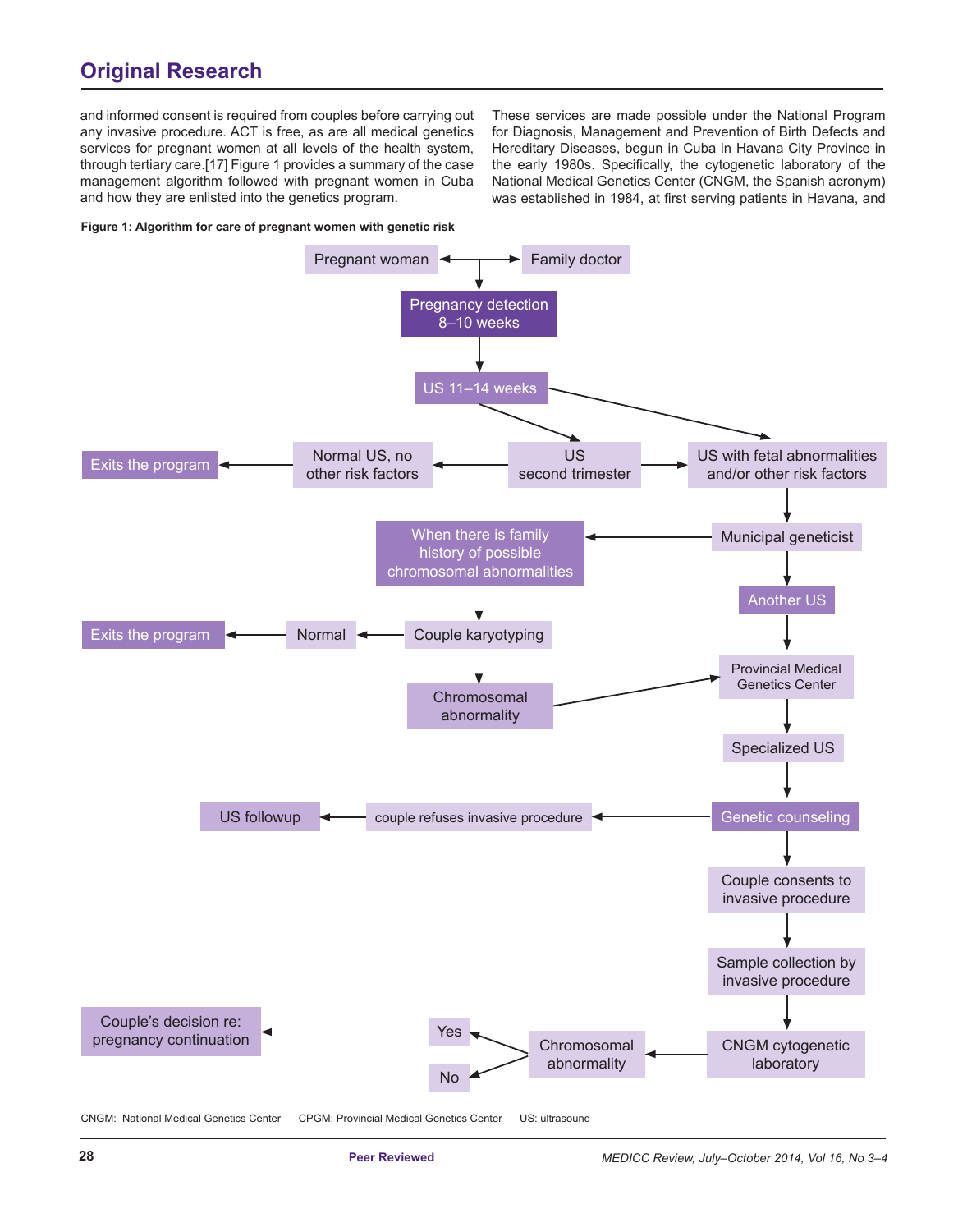later Cuba's western provinces.[17] Other cytogenetic laboratories were subsequently created in most Cuban provinces: Pinar del Río, Matanzas, Villa Clara, Sancti Spíritus, Ciego de Ávila, Camagüey, Granma, Las Tunas, Holguín, Santiago de Cuba and Guantánamo, but ACT methods such as cordocentesis and FISH in amniocytes are only performed in CNGM's laboratory, where samples are received from throughout Cuba. There has been no comprehensive study of the work of CNGM's cytogenetics laboratory over its history. Hence the objective of this study was to describe ACT results from 1984 through 2012 by diagnostic method and testing indication.

### **METHODS**

**Type of study, universe and sample** A descriptive retrospective study was carried out, based on administrative data for all antenatal diagnoses during the 1984–2012 period. The universe consisted of 24,074 pregnant women registered in the cytogenetic laboratory of the National Medical Genetics Center, Havana. Their data were reviewed and cases with a conclusive ACT result (≥10 metaphases analyzed and 2 karyotypes examined) were selected. In some

cases, a second type of ACT was needed to corroborate an inconclusive first test. ACT of monozygotic twins was excluded from the study because diagnostic certainty about two fetuses is impossible with a single sample. ACT was performed independently for each fetus in the case of dizygotic twins, considering them separate samples. A total of 22,928 women constituted the final study sample.

**Data acquisition** Four cytogenetic laboratory databases for 1984– 2012 were reviewed, those for analysis of fetal cells in amniotic fluid, chromosome complement study by CVS, cordocentesis (studying fetal cells in umbilical cord blood), and FISH using amniotic fluid fetal cells (amniocytes). For each method, data were collected on number of tests performed, testing indication, number and type of chromosomal abnormalities detected, and decision regarding pregnancy continuation after abnormal ACT results.

**Study variables** are described in Table 1.

**ACT methods used in the CNGM laboratory** Various technologies and culture media have been used over the 28 years cov-

| Table 1: Study variables |  |  |  |  |
|--------------------------|--|--|--|--|
|--------------------------|--|--|--|--|

| Variable                                                                                          | <b>Description</b>                                                                                                                                                                                                                                                                                                                                                                                                                                                                                                                                                                                                                                                                                                                                                                                                                                                                                                                                                                                                                                                                                                                                                                                                                                                                                                                                                |
|---------------------------------------------------------------------------------------------------|-------------------------------------------------------------------------------------------------------------------------------------------------------------------------------------------------------------------------------------------------------------------------------------------------------------------------------------------------------------------------------------------------------------------------------------------------------------------------------------------------------------------------------------------------------------------------------------------------------------------------------------------------------------------------------------------------------------------------------------------------------------------------------------------------------------------------------------------------------------------------------------------------------------------------------------------------------------------------------------------------------------------------------------------------------------------------------------------------------------------------------------------------------------------------------------------------------------------------------------------------------------------------------------------------------------------------------------------------------------------|
| ACT technique<br>(gestation, in weeks)                                                            | Chorionic villus sampling (10-14)<br>Amniocentesis (16-20)<br>Cordocentesis (21-25)<br>Fluorescence in situ hybridization (10-30)                                                                                                                                                                                                                                                                                                                                                                                                                                                                                                                                                                                                                                                                                                                                                                                                                                                                                                                                                                                                                                                                                                                                                                                                                                 |
| Testing indication                                                                                | Advanced maternal age (≥37 years)<br>Fetal ultrasound findings<br>• nuchal translucence > 3 mm in 1st trimester or nuchal fold > 6 mm in 2nd trimester<br>• hypoplasia or absence of nasal bone<br>• suspected cardiopathy<br>• choroid plexus cyst<br>• pyelocaliectasis<br>• clubfoot<br>• intrauterine growth retardation<br>· oligoamnios or polyhydramnios<br>• intestinal echogenicity<br>• hydronephrosis<br>· single umbilical artery<br>• holoprosencephaly<br>• malformations of the anterior abdominal wall<br>Family history of mental retardation and/or malformations (of antenatal origin, in which chromosomal origin<br>is suspected clinically)<br>Parent carrying a balanced chromosome rearrangement (increased risk of transmitting chromosomal<br>rearrangement to offspring, with partial monosomies and trisomies)<br>Family history of X-linked recessive monogenic disorder (boys have 50% risk of disease; girls, 50% risk of<br>being healthy carriers)<br>Second trimester biochemical markers in maternal serum<br>• alpha-fetoprotein <0.7 MoM<br>• unconjugated estrogen <0.6 MoM<br>• chorionic gonadotropin > 0.8 MoM<br>(indicators of increased risk for Down syndrome)<br>Exposure to mutagenic agents<br>Maternal anxiety<br>Diagnostic confirmation by studying another fetal tissue or using another diagnostic technique |
| <b>ACT</b> result                                                                                 | Normal karyotype (46, XX or 46, XY)<br>Altered karyotype<br>• autosomal or sex chromosome aneuploidy<br>• structural abnormality<br>• marker chromosome<br>• chromosomal mosaicism                                                                                                                                                                                                                                                                                                                                                                                                                                                                                                                                                                                                                                                                                                                                                                                                                                                                                                                                                                                                                                                                                                                                                                                |
| Couple's decision regarding pregnancy Elective termination<br>on diagnosis of chromosomal anomaly | Continuation                                                                                                                                                                                                                                                                                                                                                                                                                                                                                                                                                                                                                                                                                                                                                                                                                                                                                                                                                                                                                                                                                                                                                                                                                                                                                                                                                      |

ACT: antenatal cytogenetic testing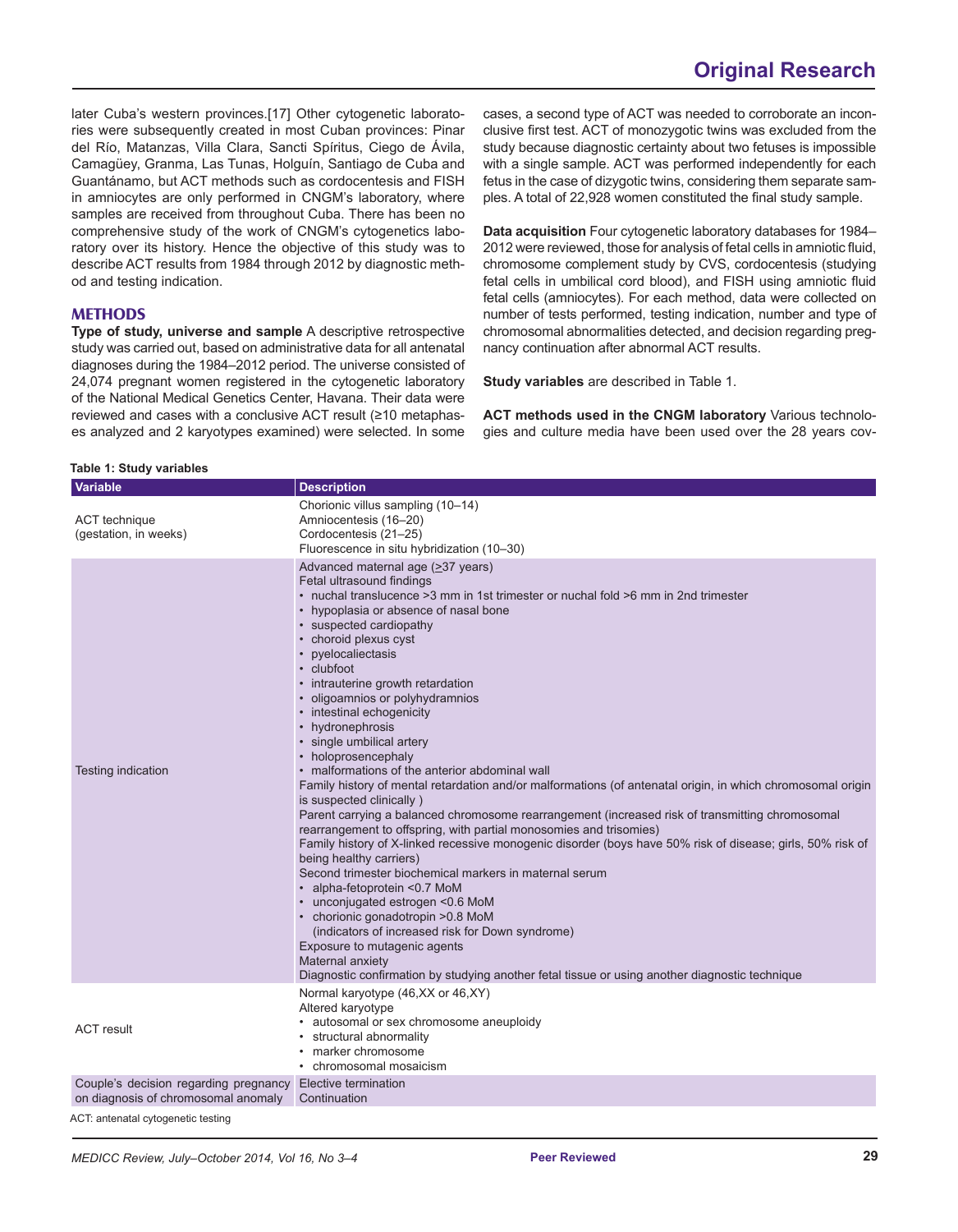ered by this study, and working conditions have been gradually modernized.[18] The technology and culture media used in most recent years are described here. For chromosomal diagnosis by any ACT method, the software Cytovision version 3.9, section Genus (Applied Imaging, USA) is used for image capture, processing and analysis. Images are obtained by bright-field and fluorescence microscopy (Olympus BX51, Japan).

*Chorionic villus sampling* This is performed between 10 and 14 weeks of gestation. US-guided sample aspiration is done by percutaneous transabdominal technique or the transvaginal/transcervical approach to collect a sample of the chorion frondosum, tissue of the same embryological origin as the fetus (indirect diagnostic method, because fetal tissue per se is not sampled). The sample is processed within 48 hours of arrival at the laboratory. The culture media used is RPMI 1640 Medium (Irvine Scientific, USA) or Amcell Grow (Labs-Biotechnology, Germany). Obtaining chromosomes is very fast. Slides are examined after enzymatic treatment with trypsin (1:250) and staining for adequate definition of chromosome structure. Diagnosis is obtained two to five days after sampling.

*Amniotic fluid culture* This is carried out between 16 and 20 weeks of gestation. By US-guided transabdominal puncture (amniocentesis), 20 mL of amniotic fluid are collected, containing fetal cells from the skin, genitourinary and gastrointestinal tracts. Amniocytes (cells of choice for ACT), are cultured in a sterile medium (complete AmnioMax II, Gibco, USA) at 37 °C; when they reach optimal growth, cell colonies adhering to the surface of the culture flask are harvested to obtain fetal chromosomes. Diagnosis is performed on slides, the chromosome preparation first treated with trypsin (1:250) and Giemsa stain to achieve proper visualization. Final results are obtained 12–15 days after amniocentesis. Amniotic fluid without centrifugation is generally used for amniocyte culture. Four flasks are seeded per patient and the remaining amniotic fluid, properly identified, is stored at 4  $\rm{°C}$  for 20 days, for use in case of problems with the first culture (to avoid subjecting the pregnant woman to a second amniocentesis).

*Cordocentesis* This is done between 21 and 25 weeks by transabdominal US-guided puncture to find the umbilical cord insertion on the maternal surface of the placenta and collect fetal blood. The sample is cultured in sterile medium (Quantum-PBL, USA). The process for obtaining chromosomes is carried out in 72 hours; slides are treated with trypsin (1:250) and stained with 5% Giemsa to diagnose fetal chromosomes. The result is obtained in three to four days.

*FISH in interphase amniotic cells* This test was standardized in the laboratory in 2010 and is performed from 10–31 weeks' gestation. Amniotic fluid fetal cells are obtained by amniocentesis. The sample is not cultured, but processed directly, applying two enzymatic treatments to the amniocytes: first trypsin (1:250) and then pepsin (10 mg/mL). The preparation is smeared on slides and hybridized with probes identifying chromosomes 21, 18, 13, X and Y. To identify chromosomes 18, X and Y, Aneuvision probe kits (Vysis, USA) are used for α-satellite CEP 18 probes (p11.1-q11.1) labeled with fluorochrome SpectrumAqua, X (p11.1-q11.1) labeled with SpectrumGreen fluorochrome and Y (p11.1-q11.1) labeled with SpectrumOrange fluorochrome. To identify chromosomes 13 and 21, Aneuvision probe kits (Vysis, USA), LSI 13 (13q14) probes labeled with SpectrumGreen fluorochrome and 21 (q22.13-q22.2) probes labeled with SpectrumOrange fluorochrome. On the next day they are washed to remove excess label; diamidino phenylindole (DAPI) stain is applied and they are analyzed by fluorescence microscopy. The result is obtained in two days.[19]

**Analysis of chromosomal mosaicism in ACT** *Chorionic villus sampling* When two cell lines appear, the finding is corroborated by amniocyte culture.[18]

*Amniotic fluid* Cases of chromosomal mosaicism in amniocyte culture are considered positive when the same chromosomal abnormality is detected in at least two different primary culture flasks, after application of Hsu and Benn guidelines.[20]

*Cord blood* Mosaicism is diagnosed when the same chromosomal anomaly appears at least twice in 30 metaphases analyzed.[6]

*FISH in interphase amniotic cells* Mosaicism is diagnosed when the percentage of abnormal cells exceeds 10% of the total 200 cells analyzed and there are also anomalies in the fetal US or suspicion of mosaicism from a previous amniocentesis.[21]

**Data analysis** For chromosomal anomaly analysis (mosaicism or pure lines) the following were considered:

- the most frequent autosomal aneuploidies, trisomy 21 or Down syndrome, trisomy 18 or Edward syndrome and trisomy 13 or Patau syndrome
- the most frequent sex chromosome aneuploidies, such as Turner syndrome (45,X); 47,XXX; Klinefelter syndrome (47,XXY) and 47,XYY
- apparently balanced structural alterations, such as translocations, inversions and insertions
- unbalanced structural alterations, such as deletions, duplications, isochromosomes and rings
- marker chromosomes, rare aneuploidies (of chromosomes 22 and 9), triploidies, X-chromosome polysomies and 46,XY/46,XX, as included in the *other chromosome abnormalities* category

For each variable, absolute numbers were obtained and percentages calculated to compare results.

**Ethical considerations** In the program, genetic counseling is provided to the couple and informed consent is obtained for any invasive sampling procedure. Once testing is complete, all unused samples are discarded. Patient identification codes in laboratory databases were used for this study, data analysis procedures preserving patient anonymity. CNGM's ethics committee approved the study.

#### **RESULTS**

Table 2 summarizes the results of reasons for indicating antenatal studies by different ACT methods. Advanced maternal age (AMA) was the main testing indication (69.2%), as it was the major one (70%) for the two most frequent methods. Parental carriage of chromosomal rearrangement was the least common testing indication (0.4%). AMA was also the most frequent indication for cordocentesis (45%), but there was also a large proportion of reasons grouped as "other" (30.5%). Diagnostic corroboration of inclusive first-test results weighed especially in the *other* category. Suspicion of chromosomal abnormality from fetal US findings was the main indication for FISH (55.6%).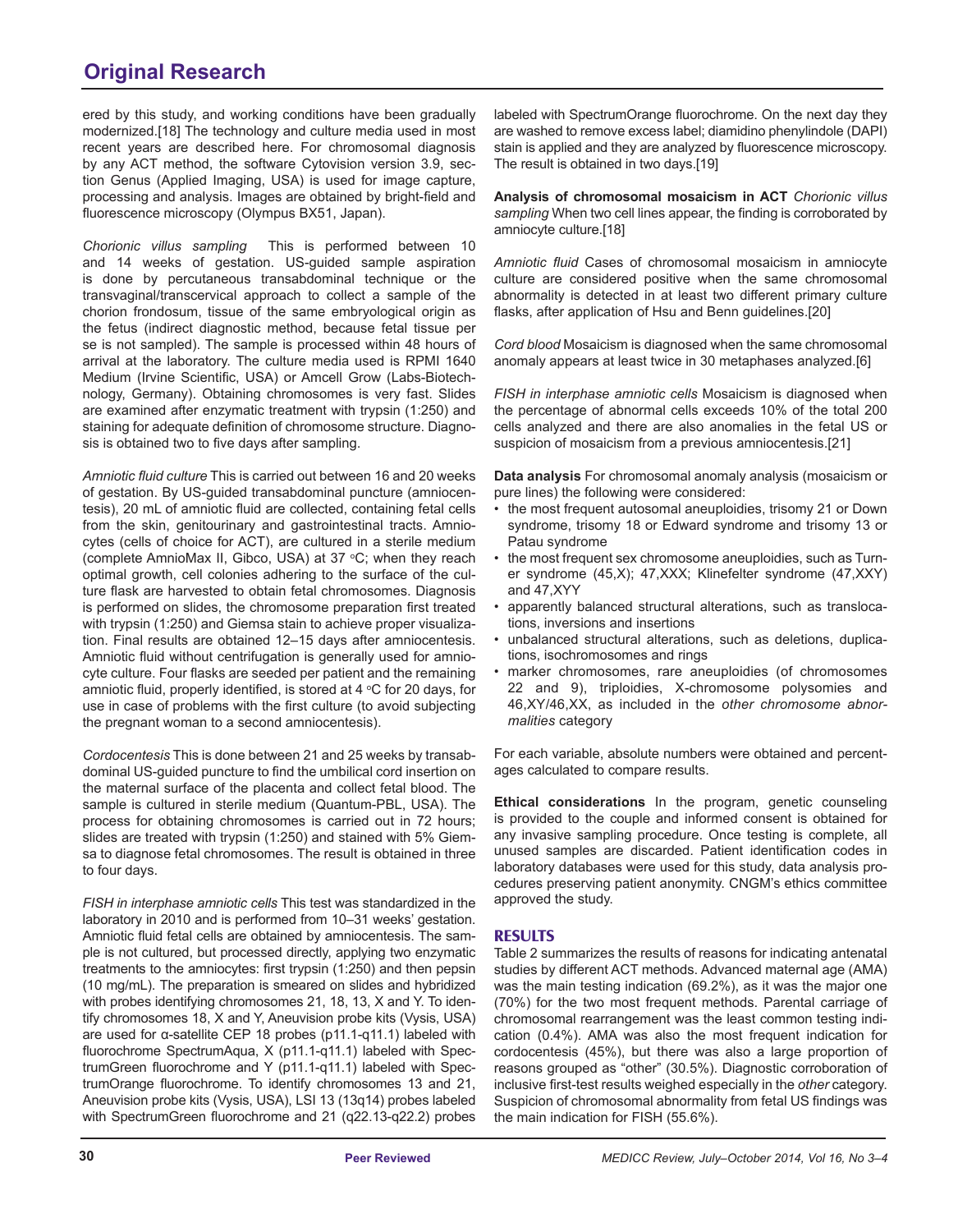#### **Table 2: Indications for ACT by method**

|                                           | <b>Indication</b>                                     |           |                                  |                                                                         |                         |  |  |  |
|-------------------------------------------|-------------------------------------------------------|-----------|----------------------------------|-------------------------------------------------------------------------|-------------------------|--|--|--|
| <b>Method</b>                             | <b>AMA</b><br><b>US finding</b><br>$n$ (%)<br>$n$ (%) |           | <b>Family history</b><br>$n$ (%) | <b>Parental carriage</b><br>of chromosomal<br>rearrangements<br>$n$ (%) | <b>Other</b><br>$n$ (%) |  |  |  |
| Amniocyte culture<br>$(n = 20, 565)$      | 14,395 (70.0)                                         | 1131(5.5) | 3228 (15.7)                      | 83(0.4)                                                                 | 1728(8.4)               |  |  |  |
| Chorionic villus sampling<br>$(n = 1785)$ | 1249 (70.0)                                           | 18(1.0)   | 120(6.7)                         | 9(0.5)                                                                  | 389 (21.8)              |  |  |  |
| Cordocentesis<br>$(n = 407)$              | 183 (45.0)                                            | 99(24.3)  | 9(0.0)                           | 1(0.2)                                                                  | 124(30.5)               |  |  |  |
| <b>FISH</b><br>$(n = 171)$                | 40 (23.4)                                             | 95(55.6)  | 4(2.3)                           | 1(0.6)                                                                  | 31(18.1)                |  |  |  |
| <b>TOTAL</b><br>$(n = 22,928)$            | 15,867(69.2)                                          | 1343(5.9) | 3352 (14.6)                      | 94(0.4)                                                                 | 2272(9.9)               |  |  |  |

ACT: antenatal cytogenetic testing AMA: advanced maternal age<br>FISH: fluorescence in situ hybridization US: ultrasound

FISH: fluorescence in situ hybridization

Other: chromosomal anomalies in previous pregnancies, sex determination in X-linked recessive diseases, exposure to mutagenic agents, maternal anxiety

The positivity rate in pregnant women studied was 2.8% (641/22,928), taking into account all ACT variants used. Table 3 reveals that the highest positivity rates appeared in the methods least frequently used. FISH, which only accounted for 0.7 of tests (171/22,928), contributed 2.7% of positive cases (17/641).

For those invasive procedures in which AMA was the most common ACT indication (amniocyte culture and CVS), the positivity rate was <3%. In cordocentesis and FISH, in which other indications predominated, anomaly detection rates were 6.9% and 9.9%, respectively.

#### **Table 3: Positivity rates by ACT method**

| <b>Method</b>             | <b>Patients</b> | Positive results n (%) |
|---------------------------|-----------------|------------------------|
| Amniocyte culture         | 20,565          | 558(2.7)               |
| Chorionic villus sampling | 1785            | 38(2.1)                |
| Cordocentesis             | 407             | 28(6.9)                |
| <b>FISH</b>               | 171             | 17(9.9)                |
| Total                     | 22.928          | 641(2.8)               |

ACT: antenatal cytogenetic testing FISH: fluorescence in situ hybridization

When AMA was the testing indication, the positivity rate was only 2.2% (351/15,867). The highest positivity rates were detected in association with parental carriage of balanced structural chromosome abnormalities (17%) and with suspicious US findings (14.1%)(Table 4).

#### **Table 4: Positivity rates by testing indication**

| <b>Indication</b>                                           | <b>Patients</b> | Positive results n (%) |
|-------------------------------------------------------------|-----------------|------------------------|
| Advanced maternal age                                       | 15,867          | 351(2.2)               |
| Ultrasound findings                                         | 1343            | 189 (14.1)             |
| Family history                                              | 3352            | 47(1.4)                |
| Parental carriage of chromosome<br>structural rearrangement | 94              | 16(17.0)               |
| Other                                                       | 2272            | 38(1.7)                |
| Total                                                       | 22,928          | 641(2.8)               |

Of the 641 positive cases, 569 had pure lines (88.8%) and 72 chromosomal mosaicisms (11.2%). Down syndrome predominated, with 291 cases (279 pure line and 12 mosaic trisomy,

# **Original Research**

totaling 45.4% of cases); followed by Edward syndrome with 77 cases (71 pure and 6 mosaic; 12% of cases); and Patau syndrome, 30 cases (27 pure and 3 mosaic, 4.7% of cases). The predominant sexual aneuploidies were 45,X and 47,XXX, both in pure lines and mosaics. In the category of structural chromosome abnormalities, the majority, 102 patients (15.9%), were apparently balanced and only 42 (6.6%) were unbalanced (Table 5).

In the *other chromosomal abnormalities* category, one patient was diagnosed with mosaic of chromosome 9 trisomy; 3 with mosaic trisomy 22; 1 with mosaic trisomy 8; 1 with trip-

loidy (69,XXY) and two samples showed chimerism 46,XY/46,XX, all very rare events.

Supernumerary marker chromosomes were also included in this category (pure lines and mosaics) with de novo markers (7 cases) predominating over inherited ones (3 cases); in two patients, determination of the marker chromosome's origin was impossible because study of both parents was not feasible. Four cases were diagnosed with trisomy 20 mosaics.

ACT by amniotic fluid culture found 56 cases of chromosomal mosaicism (0.27% of tests done, 56/20,565). Five cases of chromosomal mosaicism were found through studies of cord blood (5/407, 1.2%) and 3 cases by FISH (3/171, 1.7%), where an unusual case of X-chromosome polysomy was diagnosed: 49,XXXXY/48,XXXY.

Eight cases of chromosomal mosaicism were detected by CVS, most corroborated by analysis of amniotic fluid cells. Sex chromosome mosaics were the most frequent, 43% (31/72); followed by autosomal, 36.1% (26/72); those of marker chromosomes, 13.9% (10/72); and structural abnormalities, 8.3% (6/72). The chromosomes most frequently involved in cases of chromosomal mosaicism were X, 21, 22, 18, 13 and 20.

Most parents chose to continue the pregnancy when apparently balanced structural chromosomal abnormalities were found (96 cases of pure lines and 2 cases of mosaicism), except in 4 cases of de novo abnormalities, in which parents opted for termination (Table 5).

Conversely, in most cases of unbalanced structural abnormality, couples chose to terminate pregnancies, except in three cases: one with a deletion of the short arm of the X chromosome, one with an addition to the short arm of chromosome 12, and a third with an addition to the short arm of chromosome 22 (Table 5).

In total, 78.6% (504/641) couples decided to interrupt pregnancies. In cases of autosomal aneuploidy, 97.5% (388/398) of couples chose pregnancy termination; except for 9 with Down syndrome and 1 with trisomy 13. For sexual aneuploidies, 21 of 74 couples (28.4%) continued pregnancy: 12 with 47,XXX; 4 with 45,X; 3 with 47,XXY and 2 with 47,XYY (Table 5).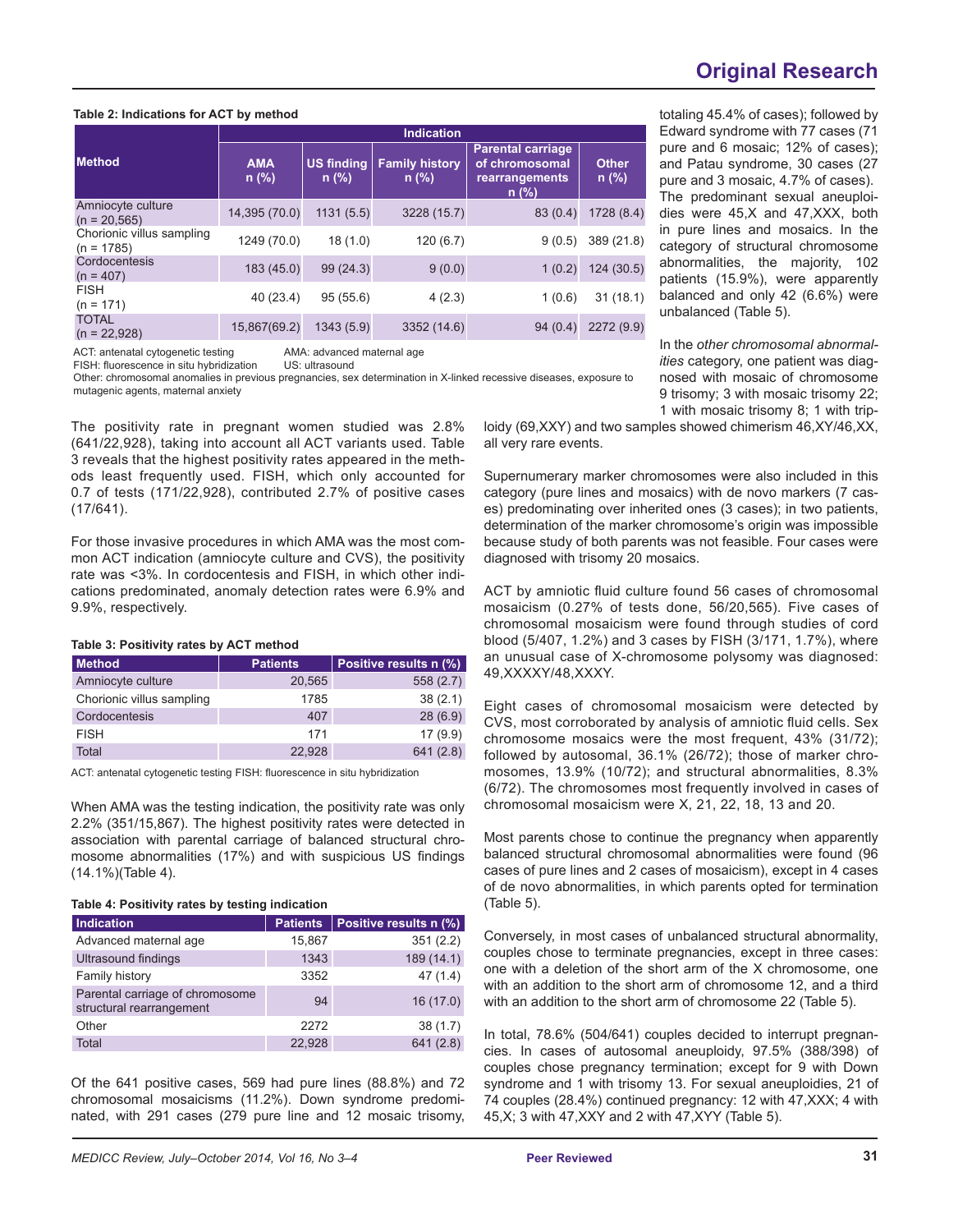| couple's decisions regarding pregnancy |                   |                |                |                |                |                |                |              |                   |                          |
|----------------------------------------|-------------------|----------------|----------------|----------------|----------------|----------------|----------------|--------------|-------------------|--------------------------|
| <b>Diagnosis</b>                       | <b>Pure lines</b> |                |                | <b>Mosaics</b> |                |                |                | <b>Total</b> | <b>Terminated</b> |                          |
|                                        | <b>AF</b>         | CVS l          | CB             | <b>FISH</b>    | <b>AF</b>      | CVS            | CB             | <b>FISH</b>  | anomalies         | pregnancies              |
| Down syndrome<br>(Trisomy 21)          | 253               | 15             | $\overline{4}$ | $\overline{7}$ | 8              | $\overline{4}$ | $\Omega$       | $\Omega$     | 291               | 282                      |
| Edward syndrome<br>(Trisomy 18)        | 62                | 1              | 5              | 3              | $\overline{2}$ | $\mathfrak{p}$ | 1              | 1            | 77                | 77                       |
| Patau syndrome<br>(Trisomy 13)         | 19                | $\overline{4}$ | $\overline{2}$ | $\overline{2}$ | 3              | $\Omega$       | $\Omega$       | $\Omega$     | 30                | 29                       |
| 45, X                                  | 11                | 1              | 1              | 1              | 12             | $\Omega$       | $\mathfrak{p}$ | 1            | 29                | 25                       |
| 47, XXX                                | 15                | $\overline{1}$ | 1              | $\overline{0}$ | $\overline{7}$ | $\mathbf{1}$   | $\overline{1}$ | $\Omega$     | 26                | 14                       |
| 47, XXY                                | 9                 | 0              | 3              | 0              | 5              | 0              | $\Omega$       | 0            | 17                | 14                       |
| 47, XYY                                | $\mathbf{1}$      | $\overline{0}$ | $\mathbf{0}$   | $\overline{0}$ | $\mathbf{1}$   | $\overline{0}$ | $\mathbf{0}$   | $\mathbf{0}$ | 2                 | $\Omega$                 |
| <b>Balanced SA</b>                     | 91                | 6              | 3              | 0              | $\overline{2}$ | 0              | $\Omega$       | $\Omega$     | 102               | $\overline{\mathcal{A}}$ |
| <b>Unbalanced SA</b>                   | 32                | $\overline{2}$ | $\overline{4}$ | $\overline{0}$ | $\overline{4}$ | $\Omega$       | $\Omega$       | $\mathbf{0}$ | 42 <sup>a</sup>   | 39                       |
| Other chromosomal<br>disorders         | 9                 | 0              | $\mathbf{0}$   | 1              | 12             | 1              | 1              | 1            | 25 <sup>b</sup>   | 20                       |
| Total                                  | 502               | 30             | 23             | 14             | 56             | 8              | 5              | 3            | 641               | 504                      |

ACT: antenatal cytogenetic testing AF: amniotic fluid CB: cord blood CVS: chorionic villus sampling FISH: Fluorescence in situ hybridization

SA: structural abnormalities

<sup>a</sup> There was a mosaic involving structural error of sex chromosomes.

b Includes 5 autosomic mosaics (3 of chromosome 22, 1 of 9 and 1 of 8).

#### **DISCUSSION**

For more than 30 years, ACT has been used worldwide to determine the fetal chromosome complement.[22] Since 1984, the CNGM cytogenetic laboratory in Havana has provided these services, mainly for western Cuba.

In Cuba, AMA is the main indication for ACT, as reflected in this study. After 35 years of age, the mother's risk of having a child with a chromosomal disorder increases because of errors in maternal meiosis.[23] Because Cuba does not have the financial resources for testing all pregnant women aged ≥35 years, ACT begins at age 37 years.

The ACT results we observed are similar to those of other authors. Nagel in the Netherlands (10 years of data),[11] Kessler in Brazil (905 samples),[12] and Comas in Spain (10 years of data)[24] also reported that AMA was the most frequent basis for test indication, with a positivity rate of 2%–3%. Generally, when AMA is the most frequent indication, numerical abnormalities, Down syndrome among them, predominate.[9–12,24]

Positivity rises considerably when the fetus has US-detected malformations (cardiovascular, renal system, anterior ventral wall and other malformations).[25–28] As early as 1985, Benacerraf reported a strong association between fetal nuchal fold and trisomy 21.[27] Currently, other US markers (nuchal translucency, nasal bone length, femoral or humeral length, intracardiac echogenic focus, echogenic bowel and pyelectasia) are used to determine risk of the most frequent aneuploidies (trisomies 21, 18 and 13).[28] So it is not surprising that US findings constituted the testing indication with the second highest positivity rate in our study.

As expected, the highest percentage of positive cases was found when testing indication was parental carriage of a balanced structural rearrangement. These parents have a high probability of transmitting chromosomal rearrangements to their offspring,

whether such rearrangements are balanced (alternate segregation) or unbalanced (mainly adjacent segregation).[29]

Family history of chromosomal abnormalities (mainly aneuploidies) is a very weak risk predictor of chromosomal abnormalities during ACT (about 1% risk). The procedure is carried out mainly to relieve parental anxiety about their baby's health.[29]

The *other* category includes cases referred because of abnormal biochemical markers in maternal serum, for sex determination in X-linked recessive diseases, and to assuage parental anxiety. Of these, abnormal biochemical markers may contribute most effectively to antenatal detection of chromosomal abnormalities. Several authors affirm the effectiveness of biochemical markers in detecting increased risk of chromosomal aneuploidy,[30–32] but unfortunately, in Havana this testing was only done in 2002, coinciding with an increase of Down syndrome diagnosed antenatally in that

year (24 cases, compared to only 16 in 2001, among approximately the same number of tests).

Sex determination in X-linked recessive diseases is performed because boys have a 50% risk of developing the disease. In the case of metabolic diseases (which are monogenic), there is no increased risk of chromosomal abnormalities and ACT is performed to achieve good cell proliferation for enzymatic quantification to determine fetal health. Maternal anxiety is an indication when, with no objective genetic risk, the pregnant woman insists upon this study. All this explains the low proportion of positive cases detected in the *other* category of ACT indications.

Only three well-defined chromosomal disorders in pure lines that are trisomies of an entire autosomal chromosome are compatible with postnatal survival: trisomy 21 (Down syndrome), trisomy 18 (Edward syndrome) and trisomy 13 (Patau syndrome). Fetuses affected by pure trisomies of the remaining autosomes are aborted early, and the zygote may not even be implanted,[23] which prevents detection during ACT. Down syndrome is the most common and best known chromosomal disorder and the main genetic cause of mental retardation.[23]

Couples who choose to continue pregnancy after being informed of their child's chromosome abnormality may do so for various reasons, including religious beliefs, a strong desire for a child, twin pregnancy in which one fetus is normal (in Cuba selective abortion of the affected fetus was not possible during the study period) and history of infertility in the couple.

In the category *other chromosomal disorders*, we reported a case of triploidy, an abnormality that occurs in 2% of conceptions, of which only 3% of infants survive.[33] Other infrequent cases reported in this study are mosaic trisomies 9 and 22. In his 1997 research, Hsu managed to collect 277 cases of rare autosomal aneuploidy mosaics (excluding the most frequent, of chromosomes 21, 13 and 18) and found only 25 cases of mosaic trisomy 9 and 11 of mosaic trisomy 22.[34] Chromosomal mosaicism is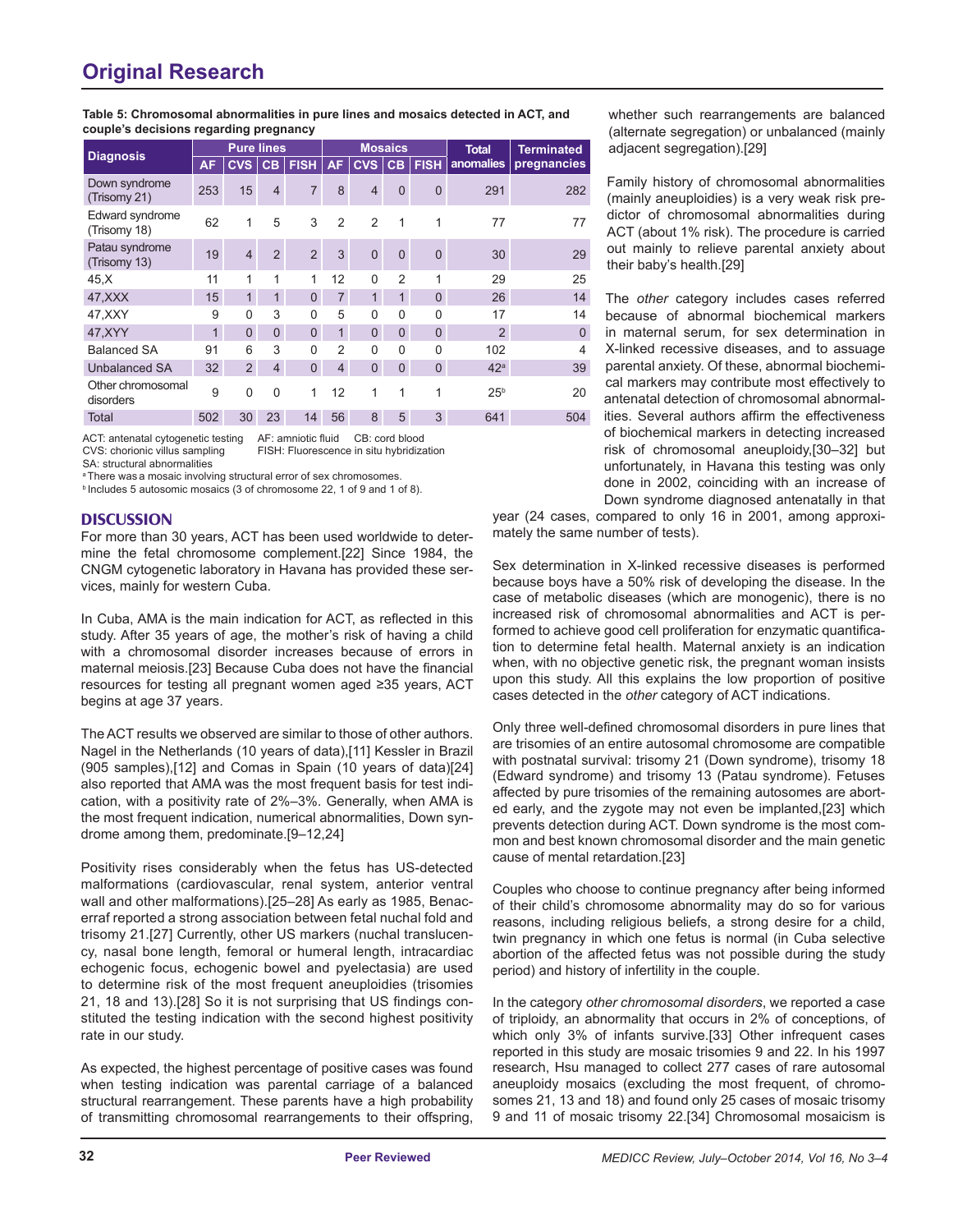detected in 0.1%–0.3% of ACT.[35] A rare case of X-polysomy with 49,XXXXY/48,XXXY was also diagnosed, an event that occurs in 1/10,000 boys.[33] Mosaic trisomy 20 (we observed 4 cases) is usually associated with placenta-confined mosaicism and does not pose a threat to fetal health; there is no established chromosomal syndrome for this type of mosaicism.[36]

Amniocyte culture predominated among ACT techniques because it is considered a highly reliable diagnostic method, with very low levels of fetal loss after amniocentesis.[4,16]

Diagnosis by CVS has not gained the acceptance originally expected by cytogeneticists, among other reasons because it causes a higher rate of fetal loss, there is higher incidence of false positives and negatives (due to placenta-confined mosaicism), the quality of the chromosomes obtained is inferior to that of chromosomes obtained by amniocentesis, and another invasive procedure is sometimes needed (generally amniocentesis) to corroborate diagnosis.[5]

With the recent introduction of FISH, basically for high-risk cases (suspicion of fetal abnormalities by US), the percentage of chromosomal abnormalities detected increased substantially. This has led to reduction in the number of cordocenteses performed. During 2009–2011, an average of 73 cordocentesis were performed annually; in 2012, there were only 29. Cordocentesis is an invasive test that also carries with it greater risk of abortion and technical difficulty, which also influenced this reduction.

This study found a high frequency of interruptions of pregnancies when ACT detected genetic risk in the offspring. This bears out consensus among Cubans concerning abortion as an acceptable reproductive choice when there is risk of genetic disorder. In cases of a genetic disorder or other condition that poses a serious threat to the survival or quality of life of the fetus, therapeutic abortion is legal in Cuba up to 26 weeks of pregnancy, always with approval by a medical panel.[37] However, the couple's decision is respected if they decide to continue despite positive diagnosis of a chromosomal abnormality. This is in compliance with WHO's ethical guidelines for medical genetics, which state that ACT should only be carried out for reasons relevant to fetal health and should be offered regardless of the couple's beliefs about abortion.[38]

One limitation of this study was the impossibility of confirming cytogenetic diagnosis in abortive material of some cases, especially those with unusual diagnoses (e.g., mosaic trisomy 9, 22 and 8; and 46,XY/46,XX). This was because pregnancy termination took place in hospitals far from the laboratory, making it difficult to collect tissue samples, or because the parents refused consent, mainly for emotional or religious reasons. Another limitation is that the analysis did not take into account patient residence; most were from Havana, but until 2004 many cases were studied from throughout western Cuba. It would be useful to consider this variable for future studies so that results, in addition to presenting the overall work of the laboratory, may be associated more clearly with patients' place of residence.

We believe that the main benefit of an antenatal detection program for genetic disorders is social, since parents are provided information about the genetic health of their offsprings and, based on reliable diagnoses, can decide whether to continue the pregnancy. This can help prevent suffering in families where children could be born with chromosomal disorders or, in the case of continuing with the pregnancy, help them prepare psychologically for raising a child with physical and intellectual disabilities. Another benefit of ACT is to provide most couples the certainty of normal chromosomal results.

The March of Dimes Global Report on Birth Defects[39] lists Cuba as one of the countries with lowest prevalence of Down syndrome (0.7/1000 live births). Cuba's ACT program, universal access to health services and the National Network of Medical Genetics have contributed to this status.[40] At the same time, Down syndrome children and adults receive specialized care in the public health system and 396 special schools throughout Cuba.[41]

Despite achievements reported in this paper, better strategies are needed to increase chromosomal abnormality detection rates in ACT, in order to further reduce genetic disorders in the Cuban population. When AMA is the main indication, chromosomal abnormality detection is low and a large proportion of the maternal population (aged <37 years) do not participate in the program. The combination of biochemical markers in maternal serum and findings of fetal anomalies detected by US during pregnancy is useful in estimating increased risk of chromosomal abnormalities, regardless of maternal age,[30,31] as was shown by its application in Havana in 2002.[40] This would make it feasible to reduce invasive procedures during pregnancy and to considerably increase detection of the most frequent chromosomal abnormalities.

#### **CONCLUSIONS**

Antenatal cytogenetic testing has helped reduce chromosomal abnormalities, mainly in Havana, and has provided reassurance of chromosomally normal children for couples at high genetic risk. The percentage of continuing pregnancies after a diagnosis of major chromosomal abnormality has been low, supporting evidence of broad population acceptance of abortion as an option when severe genetic abnormalities are present.

### **ACKNOWLEDGMENTS**

The authors thank Havana's geneticists, genetic counselors and cytogeneticists for their contributions to this study.  $\mathcal{M}$ 

#### **REFERENCES**

- 1. ACOG Practice Bulletin No. 77: screening for fetal chromosomal abnormalities. Obstet Gynecol. 2007 Jan;109(1):217–27.
- 2. Nielsen J, Wohlert M. Chromosome abnormalities found among 34,910 newborn children: results from a 13-year incidence study in Arhus, Denmark. Hum Genet. 1991 May;87(1):81–3.
- 3. Stoll C, Alembik Y, Dott B, Roth MP. Study of Down's syndrome in 238,942 consecutive births. Ann Genet. 1998;41(1):44–51.
- 4. Méndez LA, Quiñones O. Diagnóstico prenatal citogenético a través del cultivo de amniocitos. Rev Cubana Genet Comunit. 2009;3(1):7–15. Spanish.
- 5. De la Torre ME. Estudios Cromosómicos en Vellosidad Coriónica, 2199 casos en la provincia de Villa Clara. Proceedings of XV Forum Nacional de Ciencia y Técnica; 2007; Santa Clara, Villa Clara. Havana: Ministry of Public Health (CU); 2007. 20 p. Spanish.
- 6. Quiñones O, Nodarse A, Méndez LA, Román I, Hernández G, Palencia D, et al. Estudios citogenéticos en muestras de sangre fetal obtenida mediante cordocentesis. Primer reporte. Rev Cubana Genet Comunit. 2007;1(2):21–7. Spanish.
- 7. Méndez LA, Nodarse A, Morales E, Barrios A, Soriano M, Castelvi A. Diagnóstico prenatal citogenético mediante la hibridación in situ con fluorescencia. Rev Cubana Obst Ginecol. 2012 Jan–Mar;38(1):1–10. Spanish.